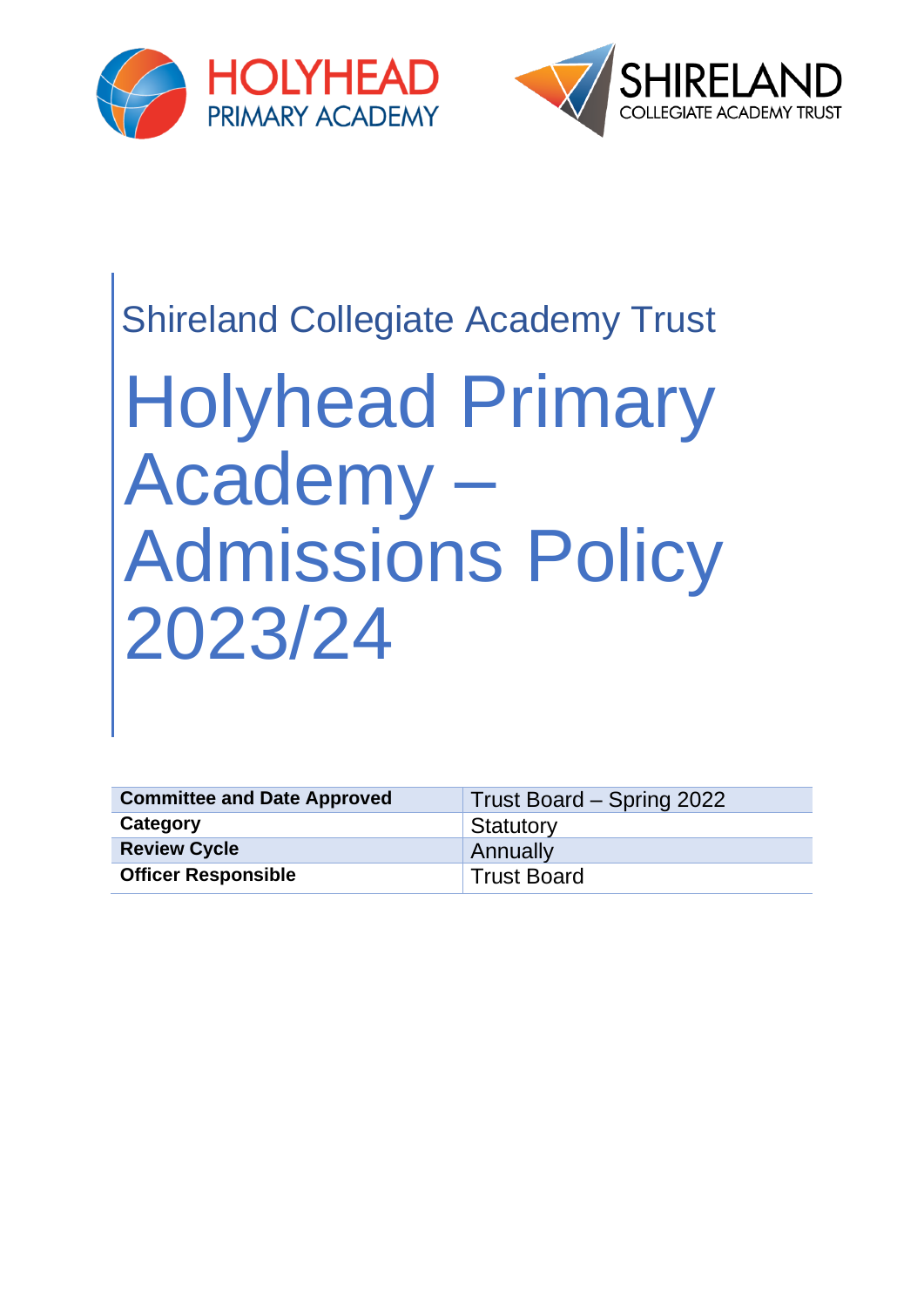#### **Contents**

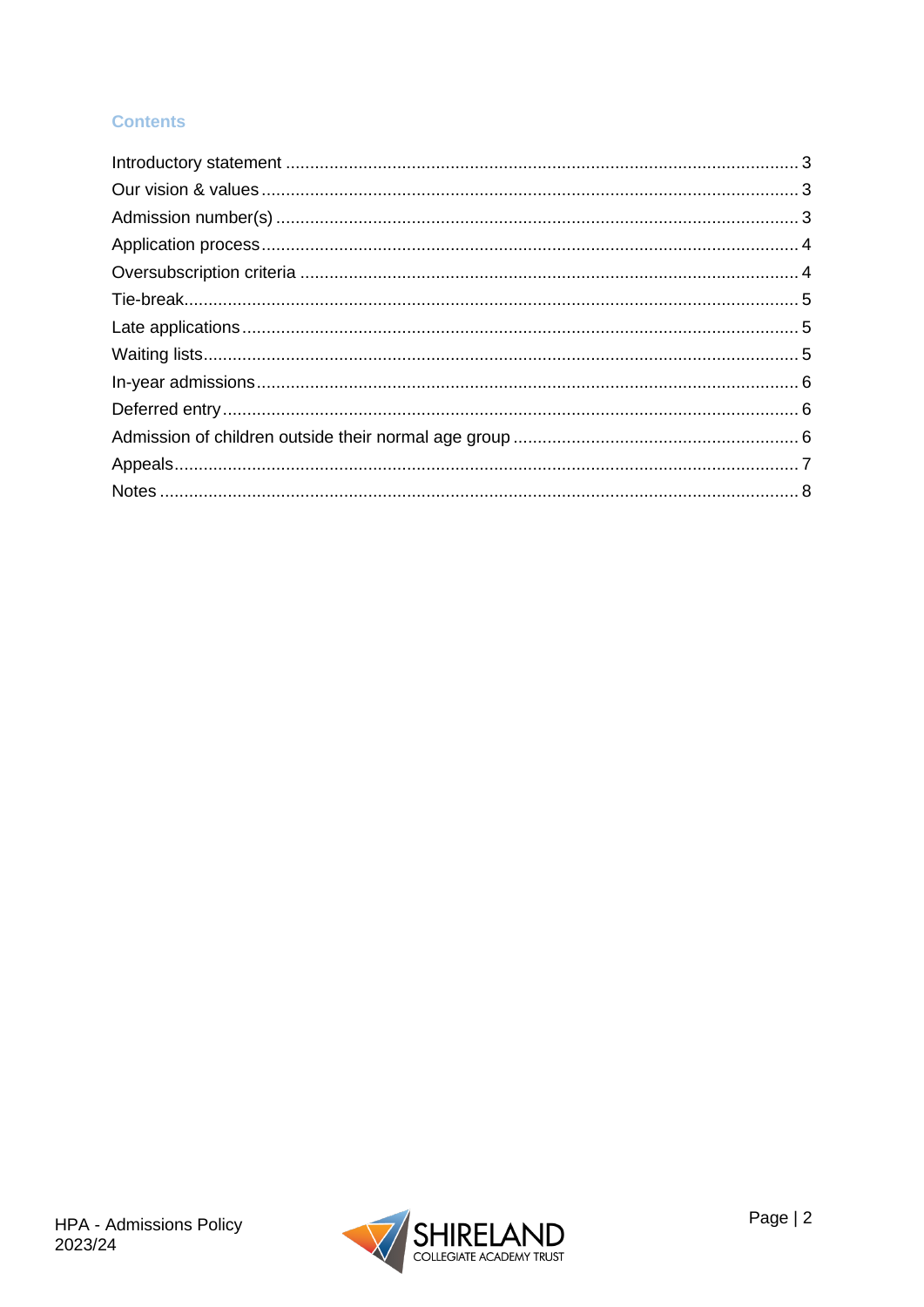#### <span id="page-2-0"></span>**Introductory statement**

Holyhead Primary Academy (HPA) is a 4-11 primary school supported by Shireland Collegiate Academy Trust. It aims to provide a high-quality education for local children and prepare them for secondary school and beyond in a safe and welcoming environment.

Our inclusive admissions process will at all times be open, transparent and fair, and will meet the requirements of the national Schools Admissions Code, the Appeals Code and Admissions Legislation.

#### <span id="page-2-1"></span>**Our vision & values**

The Trust's vision is to provide exceptional educational opportunities for students to develop both their abilities and their respect for others. The Trust has three core beliefs:

- We believe that every pupil will have access to a whole education underpinned by academic rigour.
- We believe that every pupil should be equipped for today, tomorrow and their future lives, through teaching cutting-edge skills and the ability to discover the world and beyond.
- We believe that every pupil should be safe, happy, ambitious for themselves and respectful of all.

All of this is underpinned by a set of strong values that are central to the Trust Primary Academies. They are: **Excite / Explore / Excel**

### <span id="page-2-2"></span>**Admission number(s)**

HPA is a one-form entry primary and as such has a Published Admissions Number (PAN) of 30 pupils for entry in Reception.

The school will accordingly admit this number of pupils if there are sufficient applications. Where fewer applicants than the PAN for the relevant year group are received, places will be offered at the school to all those who have applied.

In accordance with the law, children with an Education Health and Care Plan (EHCP) will be admitted to the school where the Local Authority (LA) has specifically named HPA as the most appropriate placement.

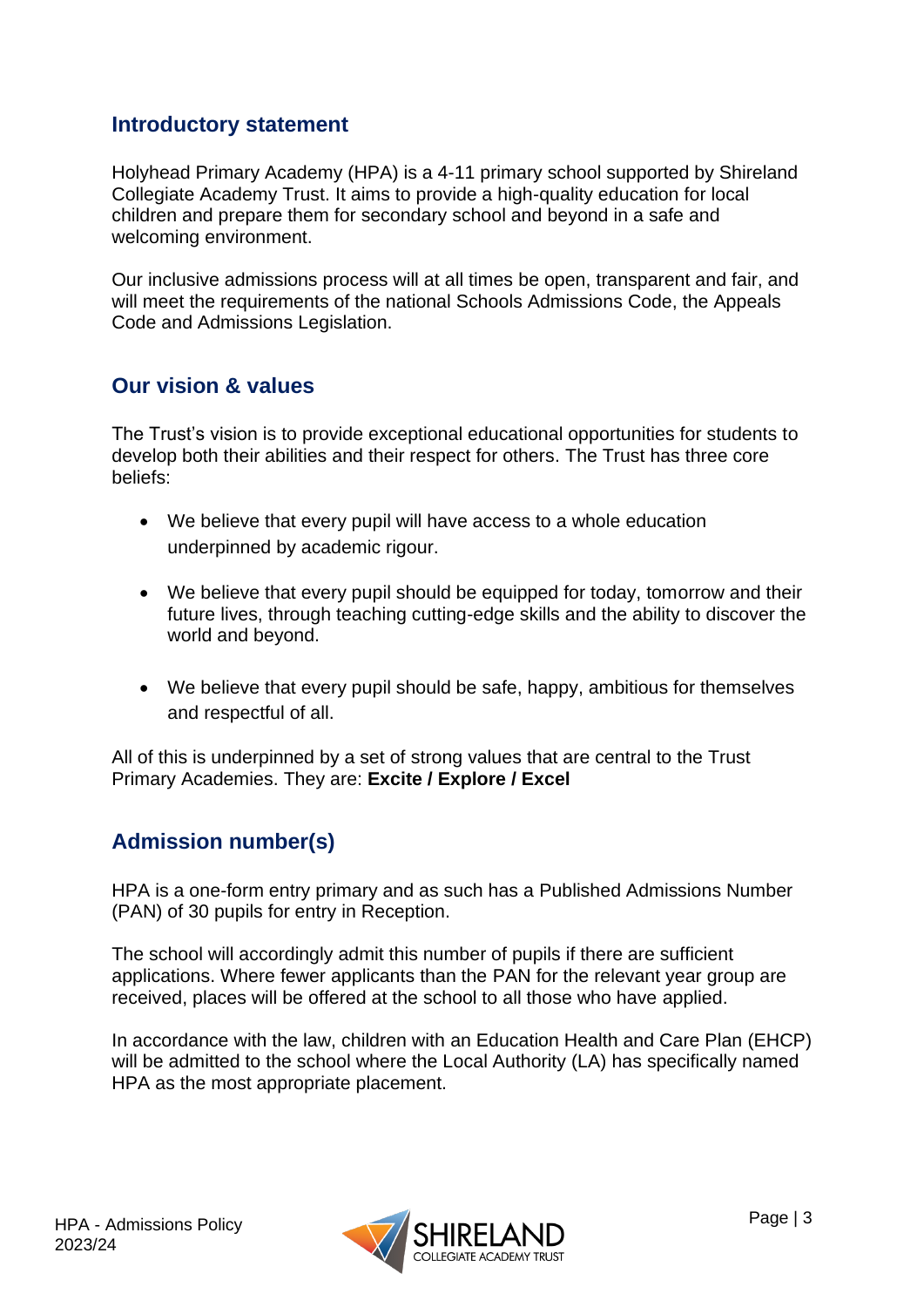## <span id="page-3-0"></span>**Application process**

HPA will process applications inside the normal LA process for co-ordinating school offers. To apply for a place at HPA in the normal admissions round, an application must be submitted to LA in which you live naming "Holyhead Primary Academy" on the application form. Applications must be made by  $15<sup>th</sup>$  January 2023.

If you applied online, you will be able to log onto your account and view your offer. Where applications have been made via a paper copy of the form, an offer letter will be sent in the post with second class postage on the national offer day. In this instance, once places have been confirmed, you need to advise the LA in writing whether you wish to accept your offer.

Those that are not offered a place at HPA will be informed on the national offer day and will be offered a place at an alternative school by the LA.

### <span id="page-3-1"></span>**Oversubscription criteria**

When the school is oversubscribed, after the admission of pupils with a EHCP naming the school, priority for admission will be given to those children who meet the criteria set out below, in priority order:

- **1.** Looked after children and children who were previously looked after but immediately after being looked after became subject to adoption, a child arrangements order, or special guardianship order. This includes children who appear to have been in state care outside of England and ceased to be in state care as a result of being adopted<sup>1</sup>
- **2.** Children with a particular medical condition. Applications submitted under this criterion must be accompanied by a medical declaration form (ASU75M) signed by the child's general practitioner or consultant confirming the condition, detailing the child's needs and specifying why, in their opinion, the preferred school is the only or most appropriate to meet the child's needs. All applications under this criterion will be assessed by the LA to decide whether the child's needs can be met most appropriately by the preferred school.
- **3.** Priority will next be given to siblings of pupils currently attending the school at the time the application is received.
- **4.** Children prioritised by distance measured in a straight line from a child's home to the school's main entrance.<sup>2</sup> In all cases, should the number of applicants exceed the number of places available, places will be allocated on the basis of distance between home and school, as measured in a straight line from



 $1$  A looked after child is a child who is (a) in the care of a local authority, or (b) being provided with accommodation by a local authority in the exercise of their social services functions as defined by section 22 (1) of the Children Act 1989 at the time of making the application for a school place.

<sup>2</sup> Measured from the Local Land and Property Gazetteer address base for the property.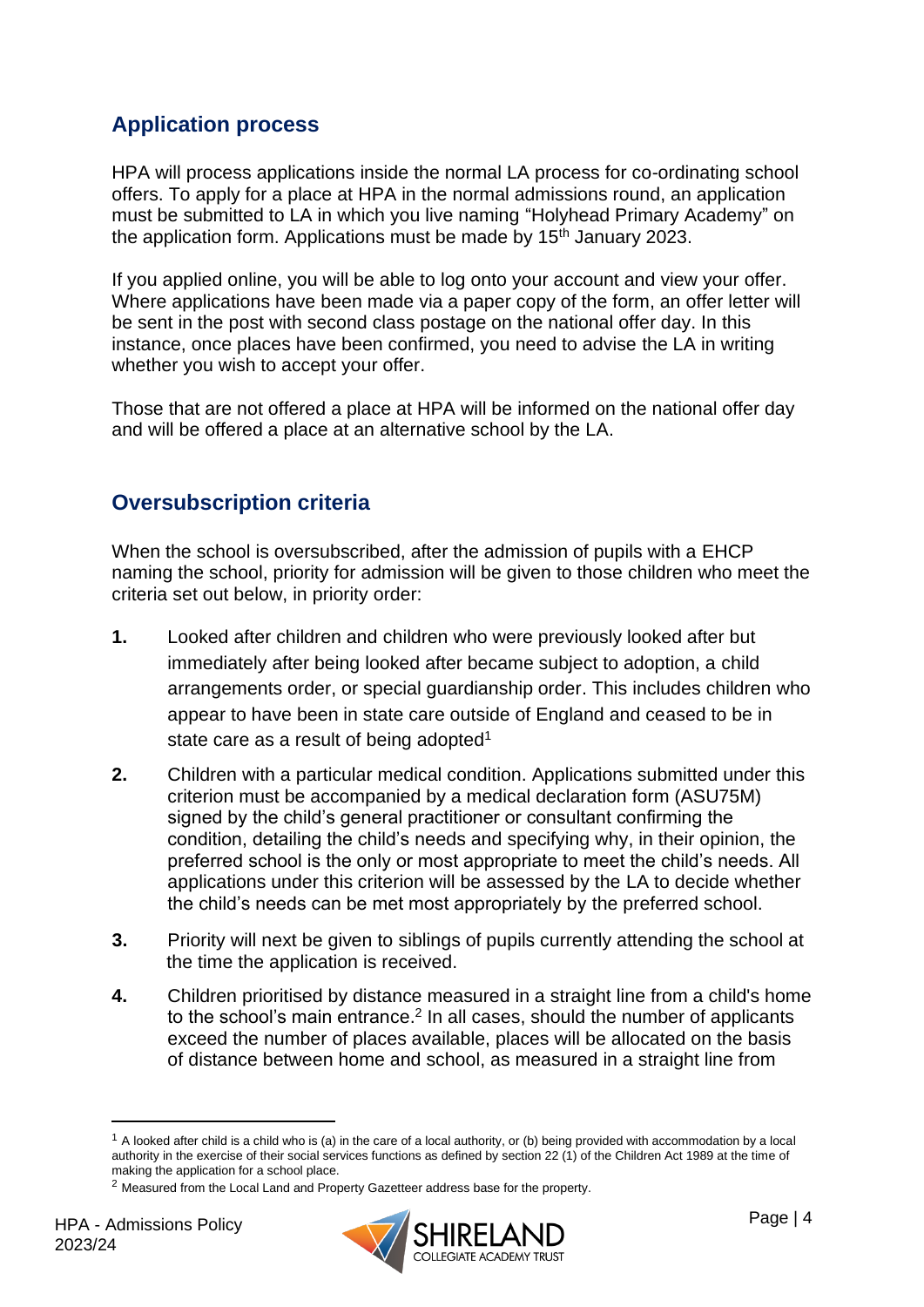home to the school's main entrance with priority being given to those living closest to the school.

#### <span id="page-4-0"></span>**Tie-break**

If a tie-break is necessary to determine which child is admitted, random allocation will be undertaken by the LA (or another body that is unconnected from the Academy Trust) as a tie-break to decide who will be admitted.

Random allocation will not be applied to multiple birth siblings (twins and triplets etc.) from the same family tied for the final place. We will admit them all, as permitted by the infant class size rules and exceed the PAN.

#### <span id="page-4-1"></span>**Late applications**

Late applications for places will only be considered alongside those received by the closing date under the circumstances defined below. If your application is received after the closing date and not covered by one of the circumstances below then it will be processed after consideration of all on time and accepted late applications.

- When the applicant has bought, rented, or leased a house or flat and has moved into Sandwell after the closing date, but before the allocation of places has been made.
- When the applicant has moved home within Sandwell to an address more than three miles from their previous address but closer to the preferred school after the closing date but before the allocation of places has been made.
- When a child who is in public care (looked after) or was previously in public care moves into Sandwell after the closing date, but before the allocation of places has been made.
- When a sibling has commenced at the preferred school after the closing date but before the allocation of places has been made.
- When the applicant is a single parent and was prevented from submitting their application on time due to long term illness of more than six weeks duration from the date on which application forms became available.

### <span id="page-4-2"></span>**Waiting lists**

The school will operate a waiting list for each open year group. Where the school receives more applications for places than there are places available, a waiting list will operate until the 31<sup>st</sup> December after the year of entry, unless parents specifically request to have their child's name remain on the list. This will be open to any parent to ask for his or her child's name to be placed on the waiting list, following an unsuccessful application.

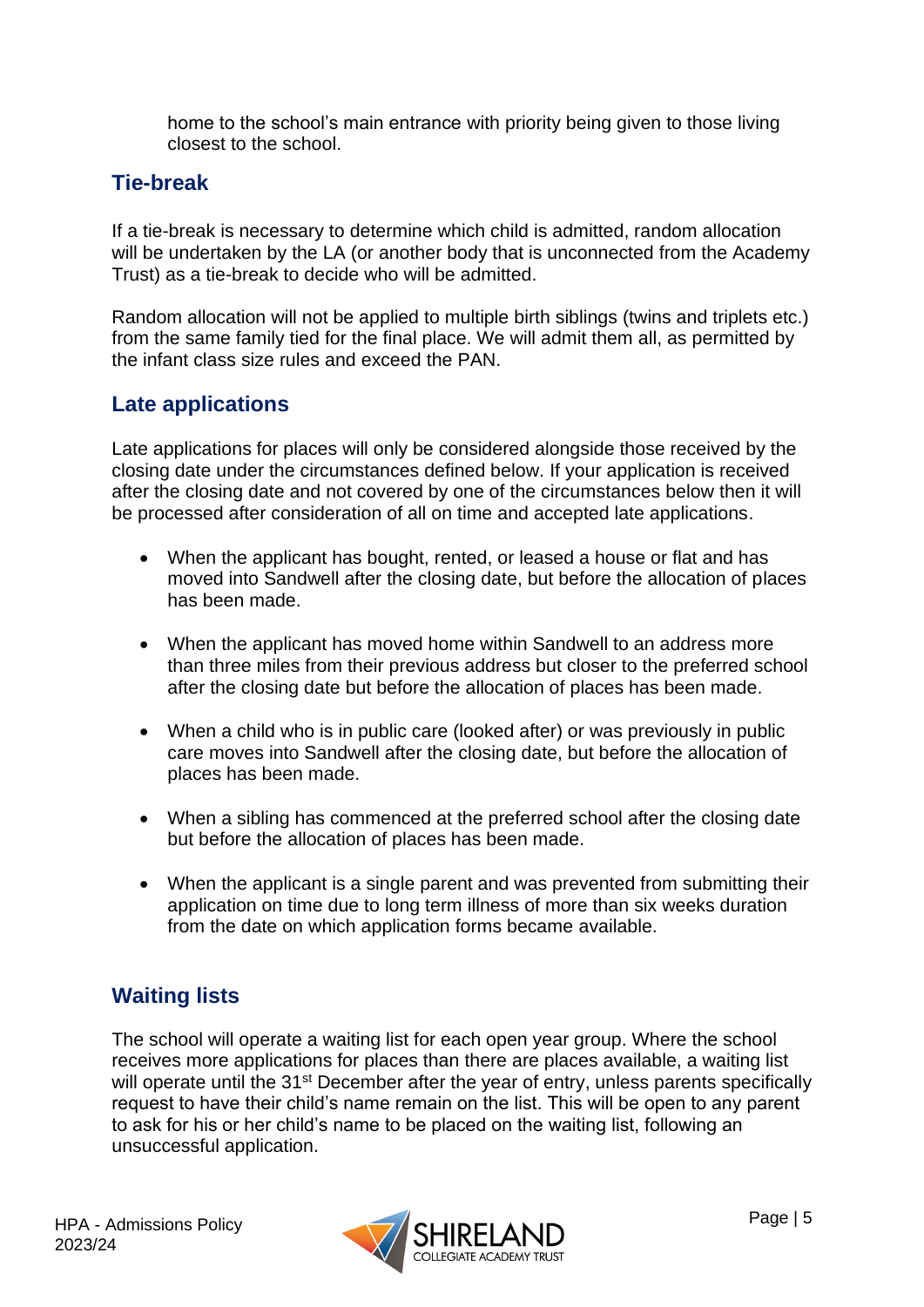Children's position on the waiting list will be determined solely in accordance with the oversubscription criteria. Where places become vacant, they will be allocated to children on the waiting list in accordance with the oversubscription criteria. The waiting list will be reordered in accordance with the oversubscription criteria whenever anyone is added to or leaves the waiting list.

#### <span id="page-5-0"></span>**In year admissions**

An application can be made for a place for a child at any time outside the normal admission round and the child will be admitted where there are places available. To apply for a place other than the normal intake into the reception class, parents must apply using the in years application form available on the Sandwell LA's website [\(Changing schools | Sandwell Council\)](https://www.sandwell.gov.uk/info/200303/school_admissions/2053/changing_schools).

Where there are places available but more applications than places, the published oversubscription criteria, as set out for the normal round of admissions, will be applied.

Parents will be advised of the outcome of their application in writing from the Sandwell LA and, where the decision is to refuse their child a place, have the right to appeal to an independent appeal panel.

#### <span id="page-5-1"></span>**Deferred entry**

Parents offered a place in Reception for their child have a right to defer the date their child is admitted, or to take the place up part-time, until the child reaches compulsory school age. Places cannot be deferred beyond the beginning of the final term of the school year for which the offer was made.

Children reach compulsory school age on the prescribed day following their 5th birthday (or on their fifth birthday if it falls on a prescribed day). The prescribed days are 31<sup>st</sup> August, 31<sup>st</sup> December, and 31<sup>st</sup> March.

#### <span id="page-5-2"></span>**Admission of children outside their normal age group**

Parents may request that their child is admitted outside of their normal age group. To do so parents must submit an application for the child's normal age group along with a written letter to the LA outlining the reasons for the request prior to the deadline.

When such a request is made, the Academy Trust will make a decision on the basis of the circumstances of the case and in the best interests of the child concerned, taking into account the views of the headteacher and any supporting evidence provided by the parent.

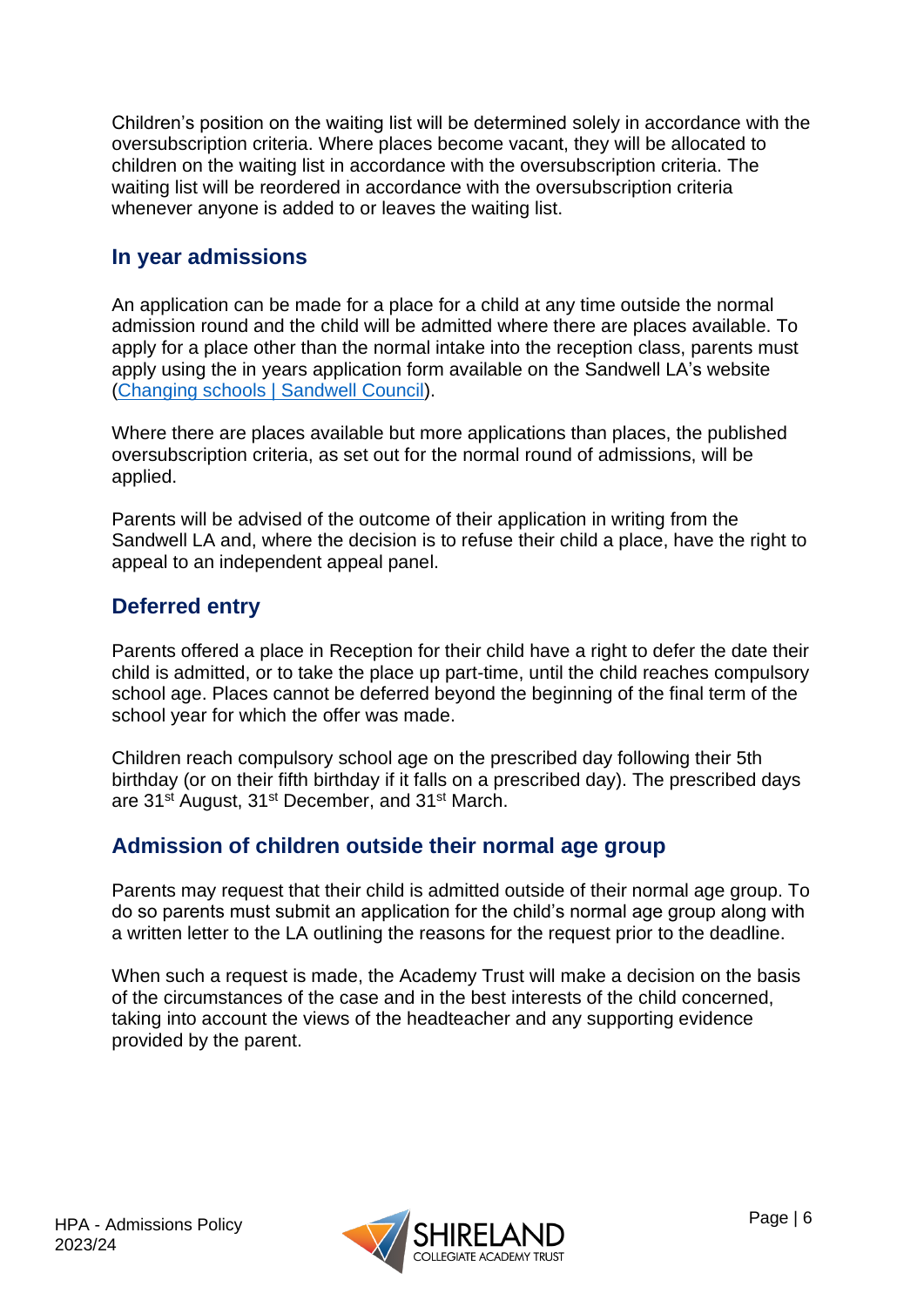# <span id="page-6-0"></span>**Appeals**

The Governing Body of HPA has contracted the appeals function to Sandwell LA.

If you are unhappy with the school allocated to you (even if it was your first preference) and you wish to appeal, contact the LA's Admission and Appeals Service for an appeal form. Before deciding to appeal, you may wish to contact the Advisory Centre for Education (0808 800 5793) who will provide you with free, impartial advice.

If you choose to exercise your right of appeal, arrangements will be made for you to attend an appeal hearing. The Appeals Panel is independent of the LA and HPA and is arranged by Democratic Services of the Council. The Panel will consist of 3 or 5 members. There will also be someone representing HPA (this will be a LA officer) and a clerk from Democratic Services in attendance. At the meeting, you will be invited to say why you would like your child to go to HPA rather than the one offered. The LA officer will explain why a place at HPA has been refused.

You cannot appeal for HPA if you did not list it on your common application form. The LA recommends that you accept the school that has been offered to you even if you decide to appeal for HPA. By accepting the school offered, you will guarantee a school place for your child. If you refuse the place, you are likely to be reducing the options which may be available to you. Accepting the place will have no bearing on the outcome of your appeal.

Appeal hearings will normally be held within 40 school days of the deadline for submitting an appeal i.e during the late Spring and early Summer Terms. You will be given 10 days' notice of an appeal hearing date and time. Appeals for heavily oversubscribed schools can last for up to two weeks. You will be notified of the decision no later than five school days after the last hearing unless there is good reason why the decision has been delayed.

The decision of the Panel is binding on parents, the LA and schools. The Council, Councillors and even Members of Parliament are unable to change its decision. If you think that the appeal process has been conducted unfairly you can complain to the Local Government Ombudsman. However, the Ombudsman does not have the power to change the decision of the Panel.

All arrangements for allocation of school places and for appeals will be in line with the School Admissions Code and the School Admission Appeals Code published by the Department for Education.